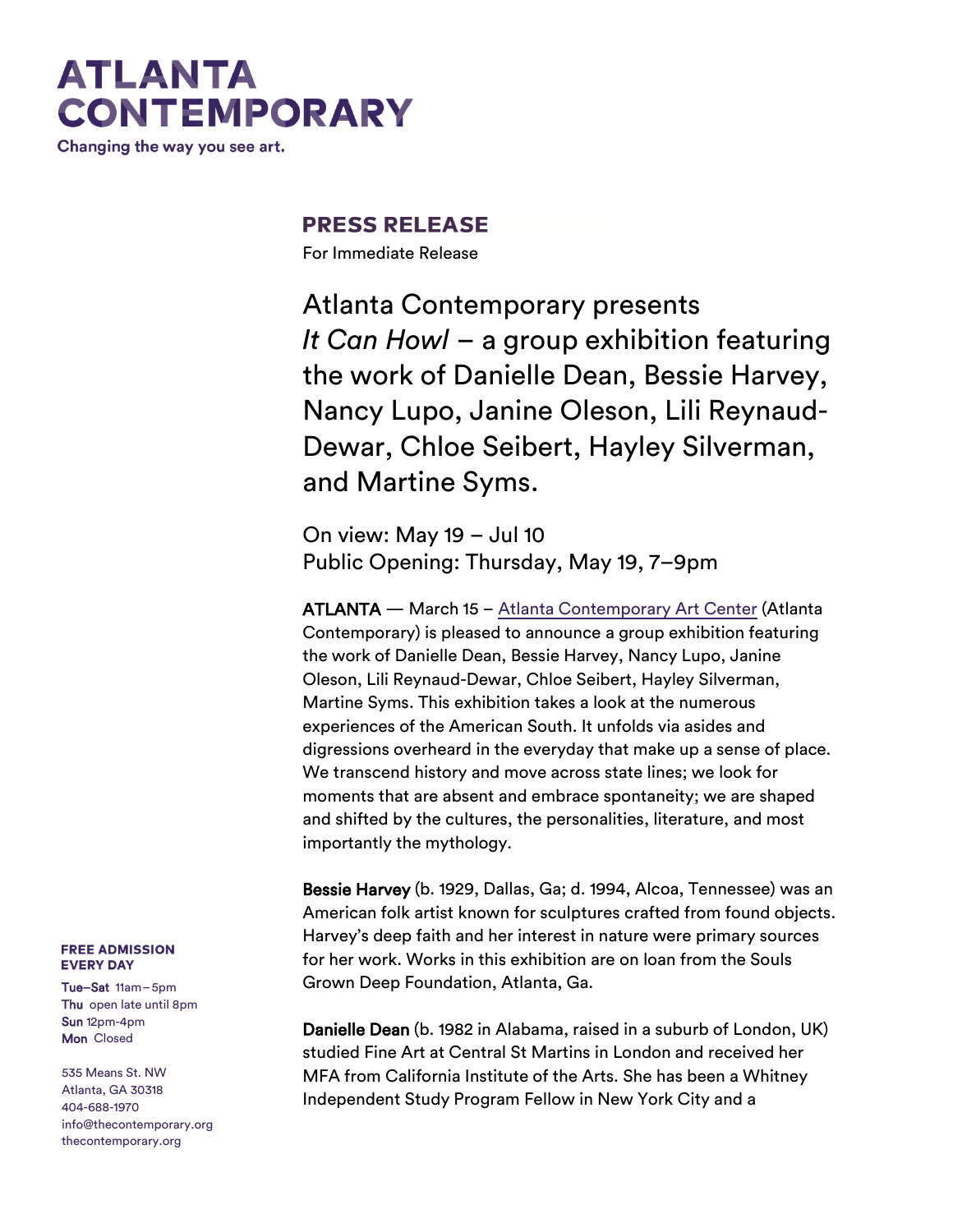# **ATLANTA CONTEMPORARY**

Changing the way you see art.

participant at the Skowhegan School of Painting and Sculpture in Maine.

Nancy Lupo (b. 1983, Flagstaff, AZ) lives and works in Los Angeles, CA. Luop received her MFA from Yale University, New Haven, CT and earned her BFA in 2007 from The Cooper Union, New York, NY. In 2013 she was a resident at the Skowhegan School of Painting and Sculpture in Maine.

Jeanine Oleson (b. 1974, Astoria, OR) attended the School of the Art Institute of Chicago, Rutgers University, and Skowhegan School of Painting and Sculpture. Oleson is an Assistant Professor of Photography in the Department of Art, Media, and Technology at Parsons the New School for Design. She lives in Brooklyn, NY.

Lili Reynaud-Dewar (b. 1975, La Rochelle, France) graduated from the Glasgow School of Art in Scotland. Her work has been exhibited internationally and she has shown at the 12th Lyon Biennial in 2013, the Paris Triennial in 2012, and the 5th Berlin Biennial in 2008. She currently lives and works in Grenoble and Geneva.

Chloe Seibert (b. 1989, New York, NY) received her BFA in 2011 from the School of the Art Institute of Chicago and she currently lives and works in Chicago, IL. Her work has been exhibited across the United States at such galleries as CourtneyBlades, Chicago, IL; Interstate Projects, Brooklyn; Johannes Vogt, New York; Gallery Diet, Miami, USA. She has also exhibited with Queer Thoughts at Eric Hussenot, Paris; and recently her work was included in a group show by Queer Thoughts in Nicaragua.

Hayley Silverman (b. 1986 New York City) lives and works in Berlin and New York. She received her BFA in Interdisciplinary Sculptural Studies with a concentration in Interactive Media from the Maryland Institute College of Art, Baltimore, Maryland.

Martine Syms (b. 1988, Los Angeles, CA) received her BFA in Film, Video, and New Media at the School of the Art Institute of Chicago in

#### **FREE ADMISSION EVERY DAY**

Tue–Sat 11am–5pm Thu open late until 8pm Sun 12pm-4pm Mon Closed

535 Means St. NW Atlanta, GA 30318 404-688-1970 [info@thecontemporary.org](mailto:info@thecontemporary.org) thecontemporary.org